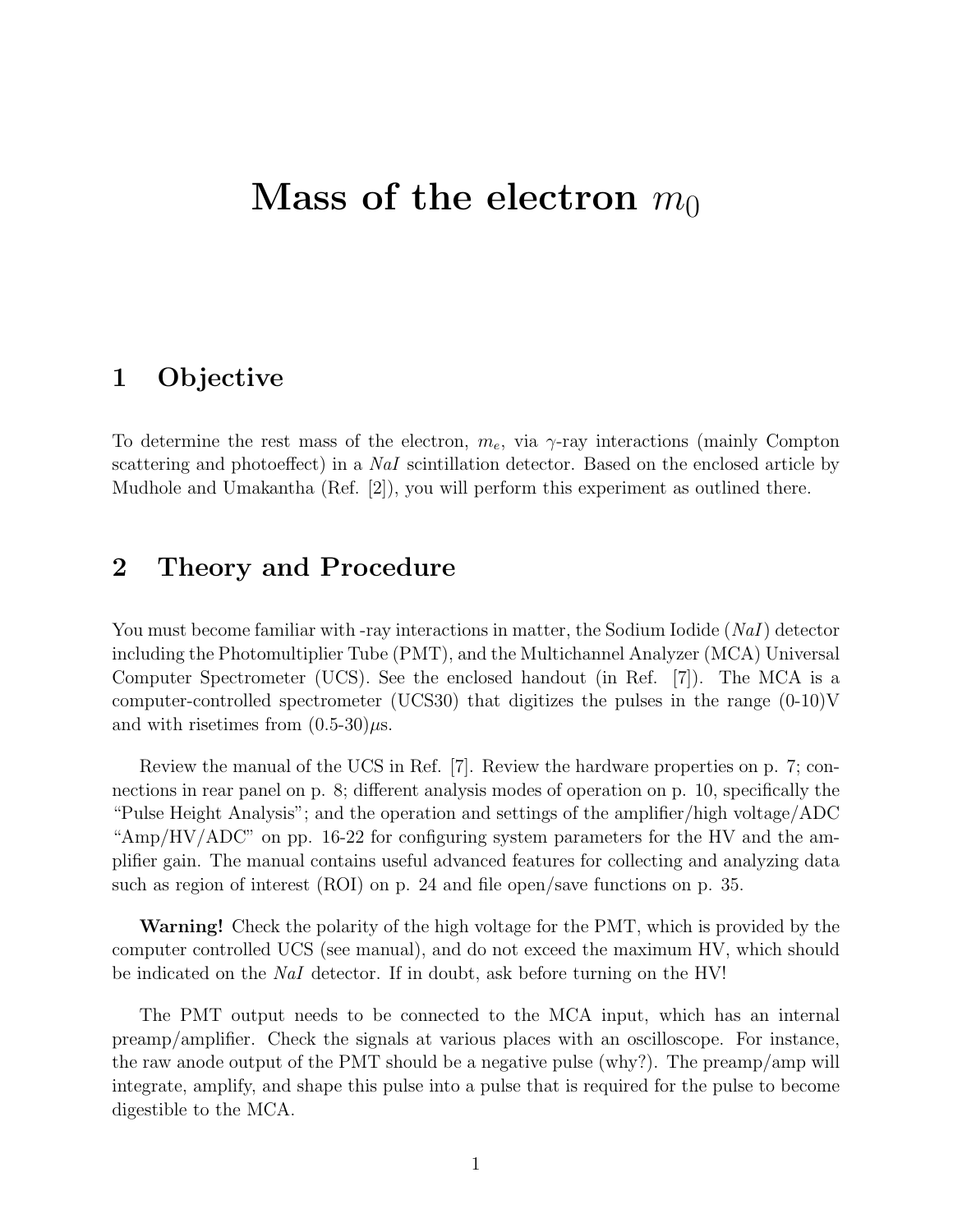Also observe the PMT output as you change the HV (gain of the PMT increases with increasing HV - make sure you understand why). Record the spectra from several -sources to familiarize yourself with the physics and the hardware. If the backscatter peak is weak try to enhance it by positioning some material appropriately.

#### Calibration of the spectrometer

Use the photopeaks of different sources below for the calibration of the spectrometer, i.e., channel number versus energy deposited. This relationship should be highly linear.

Perform a linear least squares fit. You can review least square fit in "Fit straight line with unequal errors" under additional resources or in 6.3 and 6.4 in Ref. [3].) Good sources for the calibration are <sup>22</sup>Na, <sup>137</sup>Cs, and <sup>60</sup>Co, resulting in a total of 5 photopeaks. Make sure your lab report/ lab notebook contains plots of all your spectra, and identify back scattered peaks, photopeaks and the Compton edges. The most useful sources, based on their longevity, are (with their half-life and most abundant  $E_{\gamma}$ ):

 $137Cs$  ( $\tau_{1/2}$  = 30.2 years; 0.662 MeV)  $60Co$  ( $\tau_{1/2}$  = 5.3 years; 1.17 MeV, 1.33 MeV) <sup>22</sup>Na ( $\tau_{1/2}$  = 2.6 years; 0.511 MeV, 1.275 MeV)  $^{133}Ba$  ( $\tau_{1/2}$  = 10.5 years; 0.356 MeV)

Note that in case of  $^{22}Na$  and  $^{60}Co$  you might also see the sum peak at higher energies. Look for it and make sure you understand what is happening there. If you take data long enough with your detector close to a wall (no  $Pb$  bricks as shielding and no sources around!) you will likely see a peak at 1.46 Mev from  $^{40}K$  in concrete, a well-known background line

in concrete buildings. Identify this peak in a background spectrum.

Determine the resolution (FWHM) in  $\%$  using your  $^{137}Cs$  photopeak. Typical numbers for NaI detectors are 5%-10%. You may find useful to take data for a certain amount of time with a weak source, then remove the source, and take data for the same amount of time with the MCA in subtract mode, i.e. performing a background subtraction.

#### Rest mass of the electron

Using your calibration determine the Compton edge and the backscatter peak (both in keV) for as many sources as possible. Then calculate  $m_e$  and determine the uncertainty for  $m_e$  (in keV). It is important to collect as many data points for  $m_e$  as possible, at least four each from the Compton edge and from the backscatter peak. If, for example, you can't use the Compton edge from a particular source, try to still use the backscatter peak. An example for this is  ${}^{60}Co$  - why can't you use the Compton edge in this case? For sources with two  $\gamma$  lines accumulate enough statistics so that you can use the sum peak and its Compton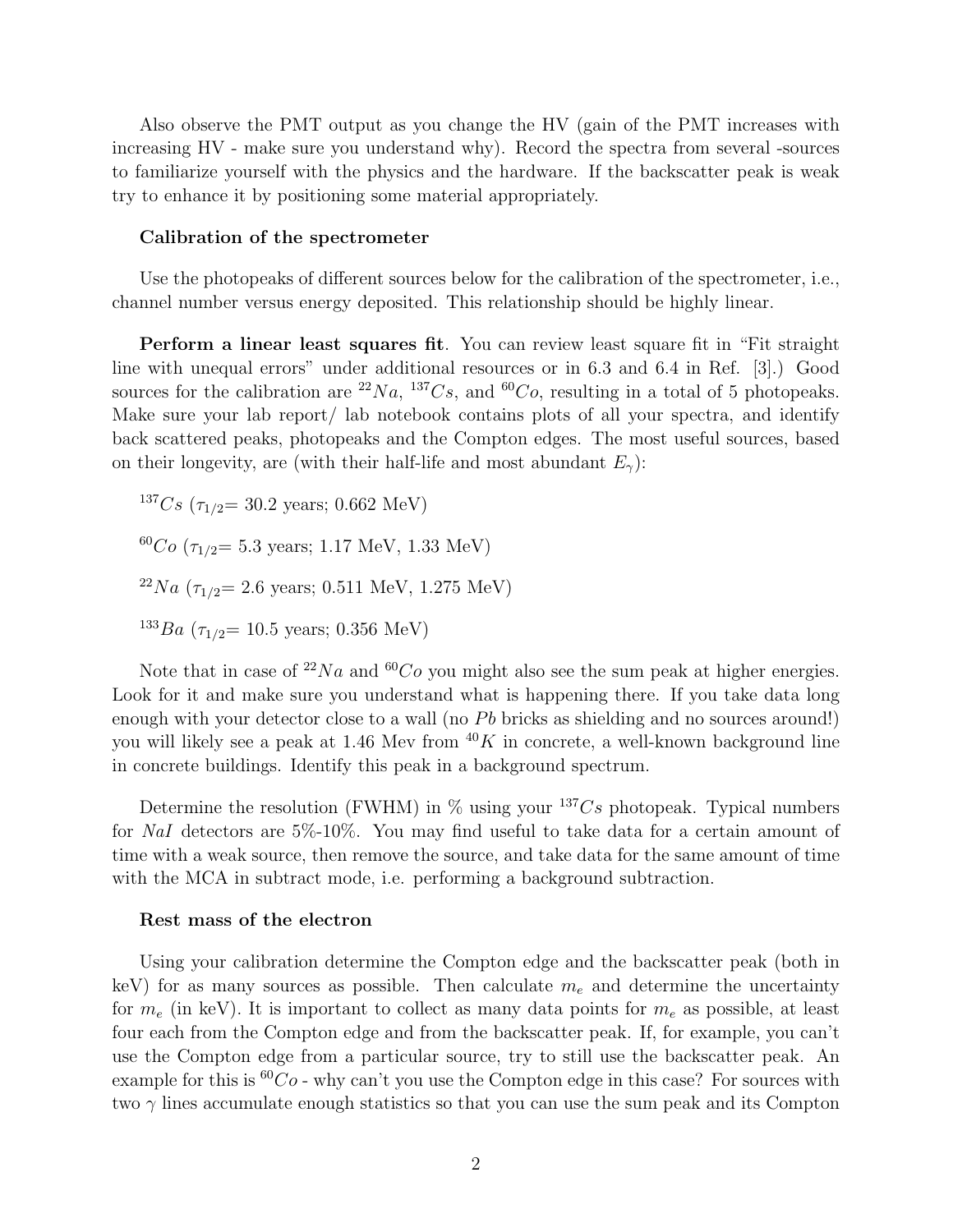edge. In addition, take a long-enough background spectrum so that you can use the  $^{40}K$ line, mentioned above.

Do your results from the Compton edges indicate whether the half-height point is really the best measure of the Compton edge? Is there any systematic difference in your results between the accuracy obtained for  $m_e$  using the Compton edges vs. using the backscatter peaks? If yes, can you think of a reason why?

Answer the question: why do the backscatter events show up in a peak, i.e. why are they not distributed over a much wider energy range?

### 3 References

[1] Melissinos and Napolitano, Chapter 8.

[2] Appendix: Determination of the rest-mass energy of the electron..., Am J. Phys Vol 45 No 11, Nov. 1977.

[3] Appendix : Interaction of Electrons and Photons with Matter

[5] G.F. Knoll, Radiation Detection and Measurement, 2nd ed., 1989, Wiley.

[6] W.R. Leo, Techniques for Nuclear and Particle Physics Experiments, 2nd ed., 1994, Springer.

[7] Multichannel Analyzer manual can be found in: http://www.spectrumtechniques.com/ucs30.htm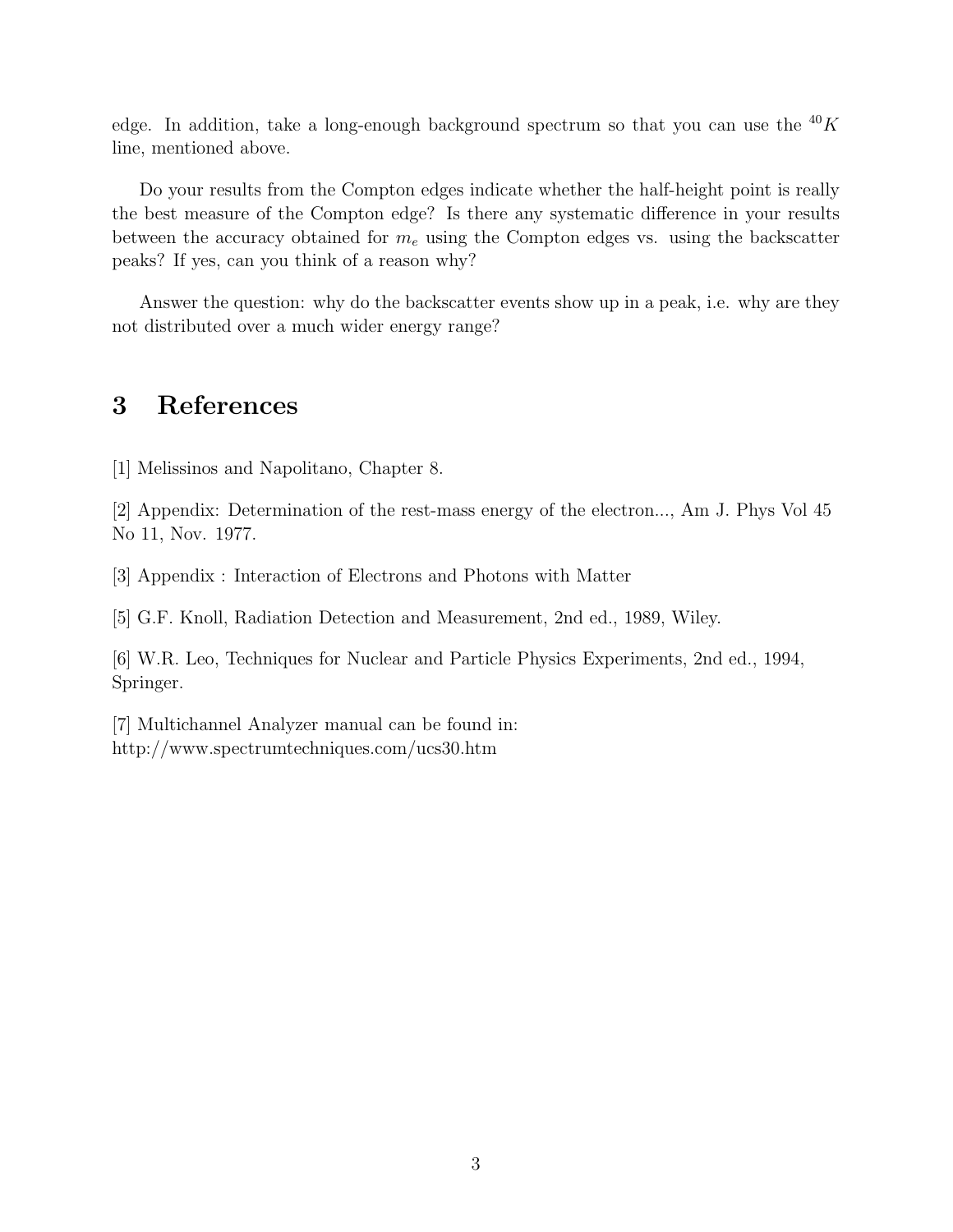

Fig. 1. The output of a misaligned double-beam interferometer illuminated through a square aperture.

many cases this is adequate. However, when a larger number (over three) of reflections are involved they may introduce a rotation in the beam which is undetectable by this simple aligning technique. Such rotations cannot be tolerated in interferometric systems and may be troublesome also in other applications.

In noncoherent systems, rotational alignment is achieved by using some kind of reticle (*i.e.*, cross hairs). Unfortunately, due to diffraction, a reticle does not solve the problem in a coherent system. We found it very useful to convert the whole laser beam into a "reticle." This can easily be done by inserting an aperture of some definite form in the beam in order to produce a diffraction pattern-the "reticle" of the desired form. For example, a circular aperture produces a set of concentric rings that are useful in accurate centering of the beam. In our laboratory<sup>1</sup> we used a square aperture in order to align an interferometric system with two laser beams exactly colinear and allowing no rotation between them. Figure 1 shows the output of the system with inaccurate alignment (a slight displacement of the beams was also introduced for clarity.

<sup>1</sup>J. Shamir, Appl. Opt. **15**, 120, (1976).

### Determination of the rest-mass energy of the electron: a laboratory experiment

T.S. Mudhole and N. Umakantha Department of Physics, Karnatak University, Dharwar, 580 003, India (Received 23 October 1975; revised 9 December 1975)

The rest-mass energy of the electron is an important quantity in physics and it is desirable to have a laboratory experiment to determine it. This can be done by making use of the Compton scattering in which an incident photon of known energy shares energy and momentum with an electron at rest. It can be shown<sup>1</sup> that in a head-on collision with an incident photon of energy  $E_{\gamma}$ , the electron receives the maximum possible energy given by

$$
T_{\text{max}} = E_{\gamma} [1 + (m_0 c^2 / 2E_{\gamma})]^{-1}
$$
 (1)

and the back-scattered photon has the minimum possible energy given by

$$
E'_{\gamma} = E_{\gamma} - T_{\text{max}} = m_0 c^2 [2 + (m_0 c^2 / E_{\gamma})]^{-1}, \quad (2)
$$

where  $m_0$  is the rest mass of the electron and c is the velocity of light. Thus, by experimentally determining either  $T_{\text{max}}$ or  $E'_{\gamma}$  for a known  $E_{\gamma}$  the electron rest-mass energy  $m_0c^2$ can be determined.

This experiment can be done in any undergraduate laboratory which is equipped with a gamma-ray spectrometer consisting of a  $\text{NaI}(T1)$  crystal coupled to a photomultiplier and a single- or multichannel analyzer to determine the pulse-height distribution due to monoenergetic gamma rays falling on the crystal. The photoelectric absorption of the incident photons lead to a peak called the photopeak whose

maximum corresponds to the energy  $E_{\gamma}$  of the incident photons. The Compton scattered electrons have a continuous distribution of energy from zero to  $T_{\text{max}}$  and these lead to the so-called Compton distribution in the pulse-height spectrum. Because of the finite resolution of the crystal, the Compton distribution has at the higher energy end a rapidly falling part called the Compton edge. The pulse height corresponding to the midpoint of the Compton edge may be taken as corresponding to the electron energy  $T_{\text{max}}$ . On the other hand, if the head-on collision takes place at the interface between the crystal and the glass envelope of the phototube, the electron would escape from the crystal and the back-scattered photon of energy  $E'_{\gamma}$  may undergo photoelectric absorption in the crystal. Such processes lead to a well-discernable peak called the back-scattered peak which is superposed on the continuous Compton distribution.<sup>2</sup> If, using a set of gamma sources of known energy, the spectrometer is calibrated so that the pulse height can be expressed in terms of energy, the pulse heights corresponding to the photopeak, the Compton edge, and the back-scattered peak can be directly expressed in terms of energy, and using Eqs. (1) and (2) the value of  $m_0c^2$  can be determined.

We report the results we have obtained by using a  $NaI(T1)$  crystal of 1-in. diam. and 1-in. height coupled to